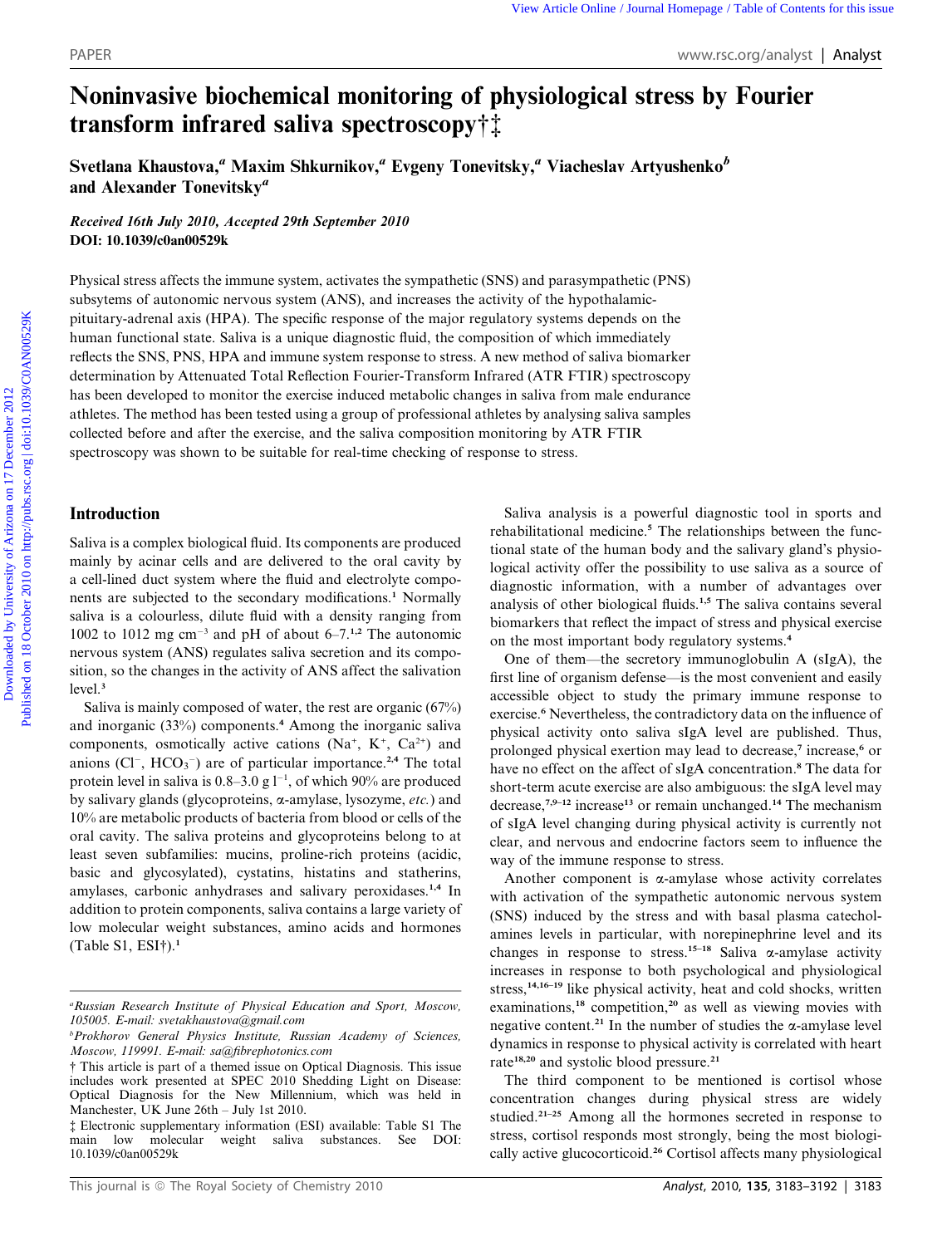systems, including immune function, glucose regulation, vascular tone, bone metabolism and muscle contractility.21,24,27 Any strong physical or physiological effect, experienced by the organism, leads to a change of cortisol level.21–28 And saliva cortisol concentration reflects free cortisol level, which is biologically active.<sup>28</sup>

Among low-molecular saliva components phosphates and urea are of interest since their concentrations are also varied during physical activity.<sup>19</sup>

Despite the great number of studies devoted to changes of the above-mentioned saliva components levels, in our opinion, are the only integrated approach that could evaluate the impact of exercises on the physiological status of athletes during training and competitions. In this regard, the purpose of this research was to perform an integrated evaluation of the impact of short-term high-intensity physical activity on the concentration of cortisol, sIgA, a-amylase, urea and phosphates that can be measured in saliva and indicate changes in the main regulatory body systems.

Currently, a broad set of methods used to analyze saliva includes immunoassay, colorimetric, enzymatic, kinetic, chromatographic and mass spectrometric methods of anal-<br>
ysis.<sup>6,12,17,27,29</sup> while the spectroscopic identification and while the spectroscopic identification and quantification of saliva biochemical components in the middle infrared (IR) region (4000–700  $\text{cm}^{-1}$ ) are not used for diagnostic purposes, although these compounds are highly specific in this spectral region.<sup>30,31</sup> At the same time, the application of mid-IR spectroscopy for quantitative analysis of other biological fluids is known for a long time and has several advantages.<sup>32,33</sup> This method is successfully applied in the analysis of blood,<sup>34</sup> serum,<sup>35</sup> plasma<sup>36</sup> and urine.<sup>34</sup> The Fourier transform infrared (FTIR) spectroscopy method makes it possible to calculate with high accuracy the concentrations of albumin, lactate, urea, glycerol, glucose, triglycerides, apoliproteines, transferrin, haptoglobin,  $\alpha_1$ -antitrypsin,  $\alpha_2$ -macroglobulin, immunoglobulins and amino acids.32–36 systems, including instance, function, glacoco-regulation, vascalar<br>
Downloaded and mandel, contradiction and mandel contradiction and mandel on 18 October 2010 on the particle on the mandel of the particle on the particl

The study was divided into two steps. First the ATR FTIR spectroscopy method was adapted for simultaneous calculation of concentration of a-amylase, cortisol, sIgA, urea, total protein and phosphates in saliva. And next, metabolic changes in the athletes' saliva composition during short-term high-intensity exercise were monitored using the previously obtained calibration models.

Generally, we have applied the ATR FTIR spectroscopy within the new noninvasive method of studying the athletes' physical stress reaction and major regulatory systems monitoring.

## Materials and methods

#### **Participants**

The study included 48 well-trained regularly practicing male athletes. Age 22.1  $\pm$  6.0 years, height 181.7  $\pm$  7.3 cm, weight 78.5  $\pm$  8.3 kg, body mass index (BMI) 23.9  $\pm$  2.1 kg m<sup>-2</sup>. Participants were informed about the nature, purpose and potential risks of the experiments. The experiment was approved by Ethical committee of Russian Research Institute of Physical Education and Sport.

#### Experiment design

Ramp test exercise was performed on the treadmill Venus (h/p/ Cosmos, Germany) with gradually rising power. The tape start speed and angle of treadmill inclination were  $3.0 \text{ m s}^{-1}$  and 1 degree, respectively, the load level duration was 3 min, with discrete changes of  $0.5 \text{ m s}^{-1}$  in belt speed. Before the test exercise the subjects performed warm-ups on the treadmill for 5 min at the tape speed of  $3 \text{ m s}^{-1}$ . During the test exercise the gas exchange indicators  $(O_2, CO_2)$  were measured on an Oxycon Pro (Viasis, USA) analyzer. Pulse rates were recorded using Polar RS800 (Polar, USA). The test was continued until the subject can no longer maintain the tape speed. Lactate level during exercise was measured in the last 15 s of each load step using the automatic glucose and lactate analyzer Biosen C-Line (EKF Diagnostic, Germany).

## Diagnostic material

Venous blood and saliva samples were collected before exercise, immediately after its completion and after 30 min rest (Fig. 1). The blood serum was isolated by a standard protocol and stored at -20 °C. A Salivette system (Sarstedt, Germany), consisting of a neutral cotton swab and test tube, was used to collect saliva. The patient chewed a cotton swab for three minutes, which was then placed in a container and covered with a plastic lid. Container was put into a plastic tube, and then saliva from the swab was removed by centrifugation and stored at  $-80$  °C. Immediately before the analysis saliva samples were filtered using spin filters 0.22 μm (Agilent Technologies, USA).

Before saliva collection, athletes rinsed their mouth with mineral water. Participants did not smoke, did not eat and drink (except water), or chew gum, and do not use steroid creams and lotions for one hour before saliva sampling. Based on the health questionnaire, which patients filled out before the study, samples included in this study were obtained from healthy and nonsmoking athletes. Sampling was performed between 09:00 and 11:00 a.m.

Among the saliva samples, 154 were anonymous ones: 120 for developing new partial least square  $(PLS)^{37}$  calibration models, 34 for validating these new techniques. Also there were 144 saliva samples for health athletes monitoring (48 athletes, 3 saliva samples: before, after ramp test and rest). Each saliva sample used for design, calibration or validation of the model was divided into two aliquots: one aliquot was used for routine biochemical analysis, while the other one was analyzed by FTIR spectroscopy.



Fig. 1 Experiment design. PRE, POST, REST – collection of biological material (saliva and blood) before, after exercise and 30 min after its completion, respectively.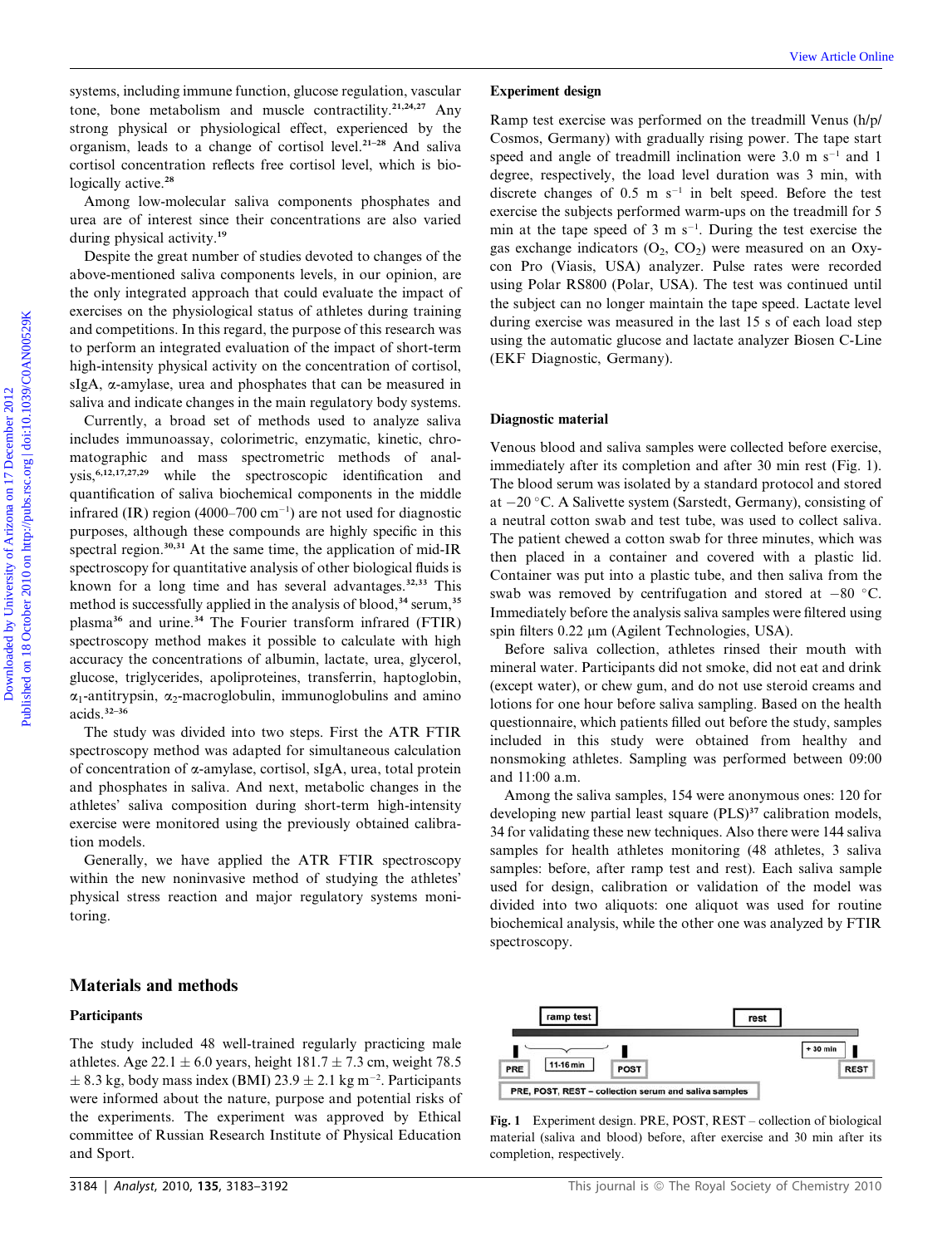#### Assays

Determination of saliva total protein concentration was performed using the Bradford assay (Coomassie (Bradford) Protein Assay Kit (Thermo Scientific Pierce Protein Research Products, USA)). Bovine serum albumin (BSA) was used for calibration. The salivary sIgA and cortisol concentration were determined using a test-system ''sIgA A8668'' (Vector-Best, Russia) and "EIA 2930" (DRG Instruments, Germany), respectively, by enzyme-linked immunoassay (ELISA) according to the manufacturer's instructions. The  $\alpha$ -amylase activity, phosphates and urea levels in saliva were determined using an automatic biochemical analyzer HumaStar 300 (Human, Germany) according to the manufacturer's protocol using the recommended reagents. Preliminary results for  $\alpha$ -amylase activity determination in saliva samples were diluted 200 times, for phosphate level calculation saliva samples were pre-diluted twice. Serum of all athletes before and after exercise was analyzed for creatine kinase (CK), aspartate aminotransferase (AST), alanine aminotransferase (ALT), and growth hormone (GH). Determination of CK, AST, ALT was performed on an automated biochemical analyzer HumaStar 300 (Human, Germany) using reagents and protocols recommended by the manufacturer. The GH concentration in blood serum was determined according to the method described in Ref. 38. All assays were performed three times. Next, according to the latter one of the latter one of the method is the state of the control on the control on the control on the control of the control of the control of the control on the control of  $\sim$  18 October 201

### Infrared spectroscopy

Spectra were recorded in the  $4000-600$  cm<sup>-1</sup> region using FTIRspectrometer Microlab (A2 technologies, USA) fitted with an ATR unit with a diamond disc as an internal-reflection element. In the diamond the infrared beam is reflected at the interface towards the sample. The volume of saliva sample was  $2 \mu L$ . The sample was dried on ATR crystal for 3 min and then the spectra of saliva film were recorded. The spectrum of air was used as a background. Background and sample spectra were taken with 4 cm-<sup>1</sup> of resolution and 32 scans.

#### Spectral data analysis procedures

The following steps were used to establish the model for the determination of concentrations of the six saliva compounds: 1) design and calibration of a model; 2) model validation. To obtain stable and reproducible results of multivariate analysis 1200 spectra were used for calibration, and 340 spectra—for validation. Concentrations of biochemical parameters in the calibration saliva samples were in the range of physiological norms. For each saliva sample 10 spectra were recorded, the obtained spectra were averaged and used for calibration plotting and further analysis. The spectra were adjusted to baseline (Rubberband correction) and normalized. To calculate the concentrations of analytes (total protein, sIgA,  $\alpha$ -amylase, cortisol, phosphate, urea) the partial least square method (PLS, the algorithm PLS1) was used.<sup>37</sup>

We used two validation procedures which should not be mixed up. The first one was the cross-validation procedure which was used to find the optimal model parameters. The second one was the ordinary validation used to measure the model quality.

The leave-one-out cross-validation was used to find optimal model parameters. One spectrum was sequentially removed from the calibration spectra set and from the remaining spectra the regression coefficients were calculated. These, regression coefficients were used to predict the biomarker concentrations in a removed spectrum. Predicted concentration was compared with the concentration calculated from the classical method of biochemical analysis, and the root mean square error of crossvalidation (RMSECV) was determined. Thus, the obtained parameters were used to create saliva component concentration measurement models.

Next, the second step for constructing the model consisted of the analysis of the sample spectra not included in the calibration set (test data set). Concentrations of substances in those samples were predicted using calibration models obtained previously. Root mean square error of prediction (RMSEP) characterizes the predictive force of model, along with the number of PLS vectors and the correlation coefficient  $R^2$ .

This calibration model was used to evaluate composition changes in the saliva samples obtained from 48 athletes. Saliva samples were taken as previously described before and after exercise and after 30 min recovery.

## Statistical analyses

Results are expressed as mean  $\pm$  SD. The Mann-Whitney U test was used to determine the reliability of the differences between the tested parameters levels. Differences considered significant at  $p \le 0.05$ . Spearman's rank correlation coefficient was used for statistical association between parameters.

## Results

## Infrared spectroscopy

At the first step of the research we had to find optimal conditions to obtain reproducible, characteristic saliva spectra by ATR FTIR spectroscopy, to create further a model for determination of saliva component concentrations using multivariate calibration. IR-spectra of the saliva films were recorded in 4000–600 cm-<sup>1</sup> region. Drying of the samples removes the water absorption band from spectra and increases the intensity of the compounds under investigation, thus allowing the determination of small concentrations of saliva components.

Saliva is a mixture of compounds each having their own absorption spectrum in the mid-IR region. Thus, the IR spectrum of saliva is a superposition of all these individual spectra and the intensities of the absorption bands in this spectrum are proportional to concentrations of the components (the Bouguer-Lambert-Beer law). The saliva spectrum contains several absorption bands in the mid-IR region  $(4000-600 \text{ cm}^{-1})$  which are typical for biological samples (Fig. 2).<sup>31</sup> The peaks with wave numbers  $1636 \text{ cm}^{-1}$  and  $1541 \text{ cm}^{-1}$  are usually identified in proteomic materials and characterize  $vC = O$  (Amide I) stretching and  $\delta_N$ H (Amide II) bending vibrations, respectively.<sup>30–36</sup> In the region of  $3600-2900$  cm<sup>-1</sup> the absorption bands of primary and secondary amines  $(NH<sub>2</sub>, NHR)$  are observed; the peaks at 3200 cm-<sup>1</sup> is assigned to N–H and/or O–H vibrations, at 3000 cm-<sup>1</sup> and 2880 cm-1 —to asymmetric stretching vibrations of methyl  $(CH_3)$  and methylene  $(CH_2)$  groups, respectively; the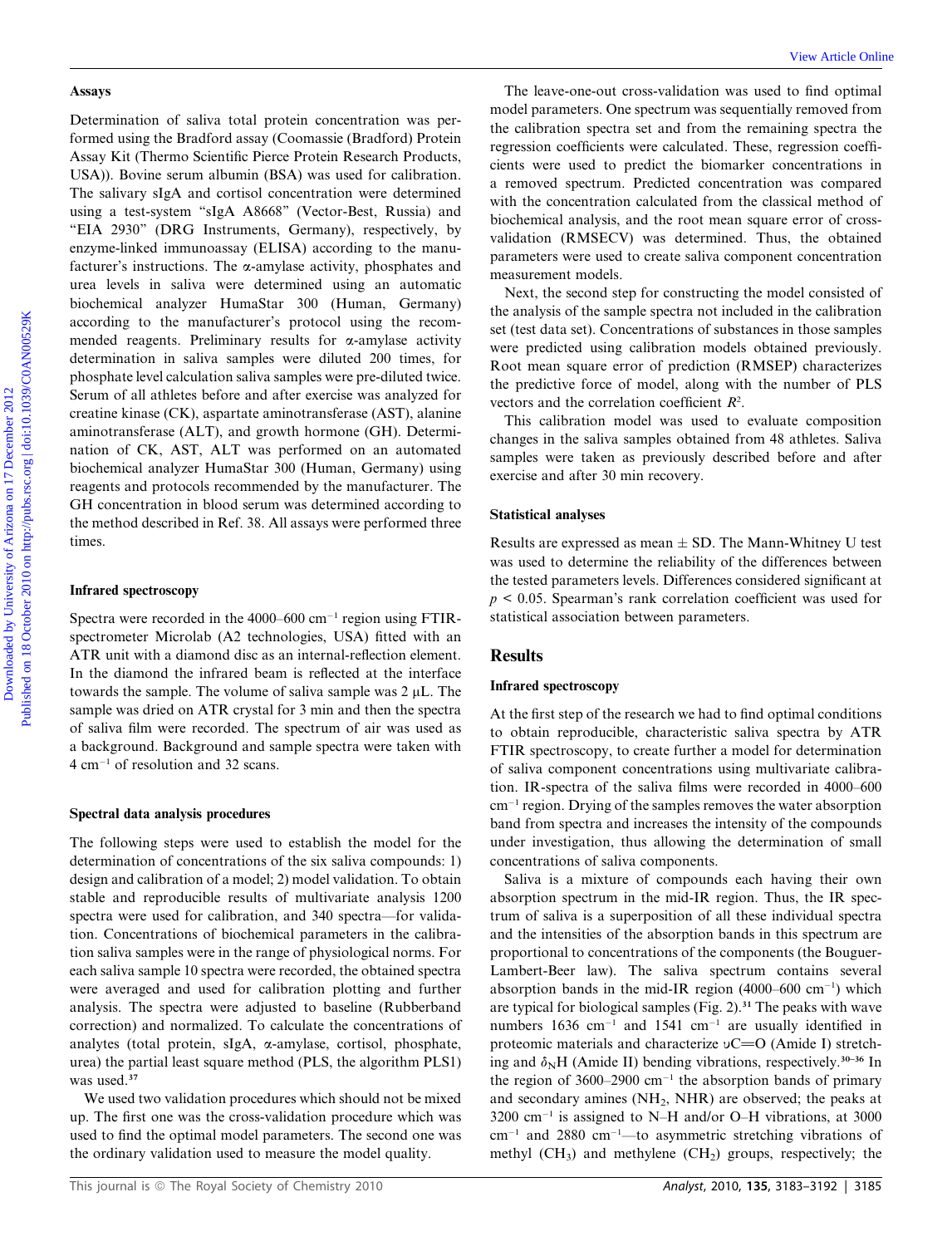

Fig. 2 Averaged spectrum of saliva recorded in 4000–600 cm<sup>-1</sup> region. The main absorption bands are marked.

bands at 1450/1400  $\rm cm^{-1}$  are also attributed to vibrations of  $\rm CH_{2}$ and/or  $CH_3$  groups. The absorption at 1246 cm<sup>-1</sup> indicates CO groups (ester) stretching vibrations. The peak at 1348 cm-1 corresponds to the stretching vibrations of carboxyl group yCOO (Amide III), the absorption bands of sulfonic groups can also be founding this spectral area. Absorption band at  $1075 \text{ cm}^{-1}$  (generally, 1080–1047 cm<sup>-1</sup>) may indicate the presence of glycosylated proteins and phosphorus-containing compounds.30–32

The obtained spectra were used to create calibration models. We analyzed several models using one or several spectral windows with variable RMSECV values and several factors. We chose a model with the highest  $R^2$ , the lowest RMSECV and one or several spectral windows corresponding to the molecular structures.

Infrared spectra of saliva samples with known total protein content were analyzed. The results of the cross-validation are shown in Fig. 3. The regression was performed with the two PLS-

vectors (rank 2). As saliva molecules may have several specific bonds, the PLS 1 algorithm uses several spectral windows with correlations between the characteristic variations of the spectra and the values of known concentrations. It is therefore of utmost importance to select the correct window for the molecule being tested so that the model retains its predictive power. To design a model for total protein level calculation we used the following spectral regions: 1503-1440 cm<sup>-1</sup>, 1317-1249 cm<sup>-1</sup> and 1190-936 cm-1 . There is a reliable correlation between the total protein concentrations predicted by FTIR and those obtained by Bradford assay. The model has a high correlation coefficient  $R^2 =$ 0.94, and low RMSECV value (0.02  $g1^{-1}$ ). The total protein level in test saliva set samples is similar to the concentrations measured by Bradford assay, indicating a high predictive power of the model, RMSEP value is 0.04 g  $1^{-1}$ ,  $R^2 = 0.81$ .

The model for the saliva sIgA concentration determination uses the spectral ranges of 1567-1526 and 1488-1406 cm<sup>-1</sup> and has the following characteristics:  $R^2 = 0.86$ , RMSECV = 11 mg  $1^{-1}$  (Fig. 4), RMSEP = 8 mg  $1^{-1}$ ,  $R^2 = 0.83$ . The results of the cross-validation are shown in Fig. 4.



Fig. 3 Total protein concentration in saliva. Correlation between the total protein concentrations obtained by FTIR spectroscopy and Bradford assay.



Fig. 4 sIgA concentration in saliva. Correlation between the sIgA concentrations obtained by FTIR spectroscopy and ELISA.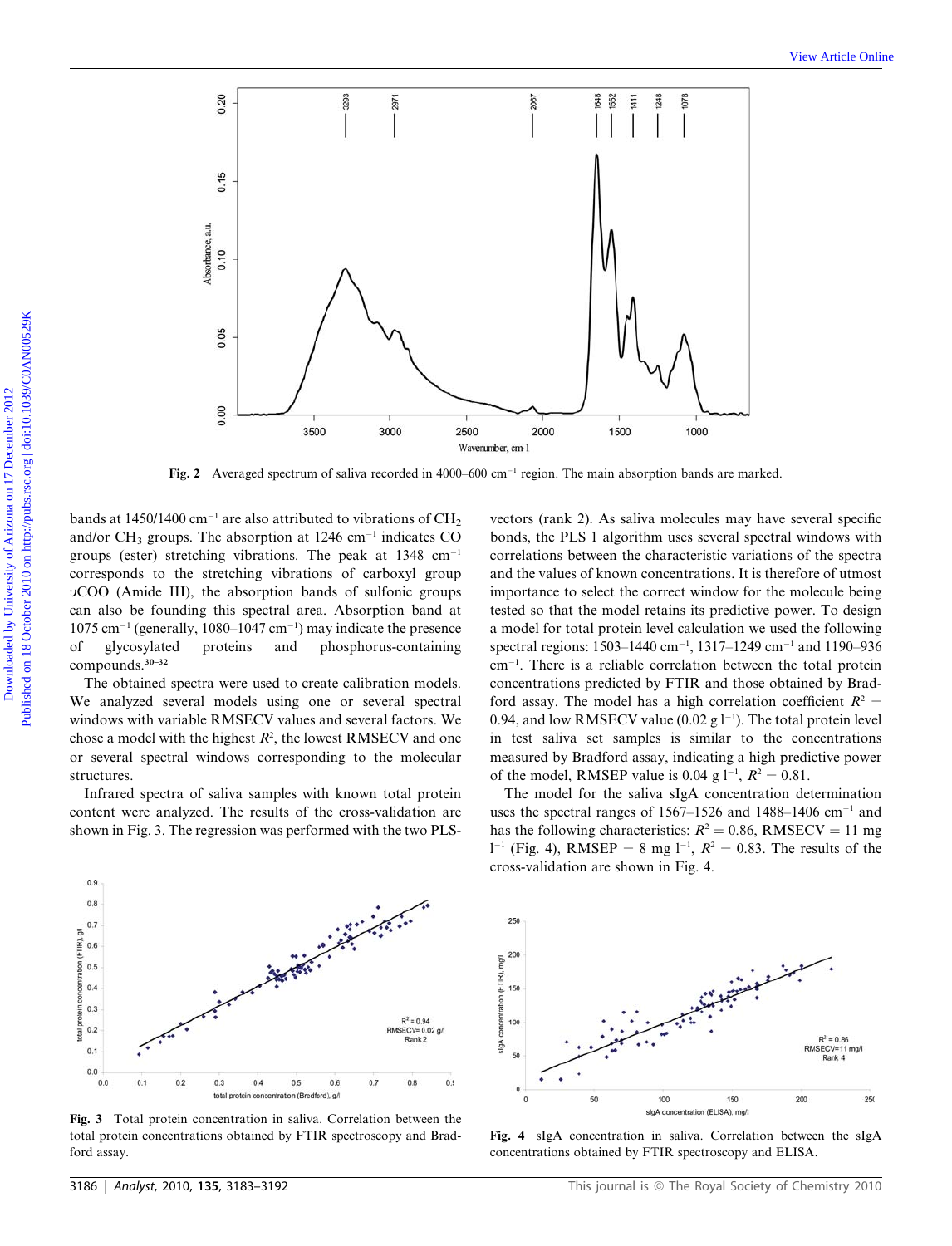Spectral regions of  $3500-3200$  cm<sup>-1</sup> and  $1900-900$  cm<sup>-1</sup> are the most indicative for cortisol concentration determination, since the cortisol molecule contains three six-membered rings and one cyclopentane ring with ketone oxygens at C–3 and C–20, the double bond between C–4 and C–5, the  $\beta$ -hydroxyl group at C–11, the two-carbon chain in  $\beta$ -orientation, the hydroxyl group in at C– 17, and  $\beta$ -methyl groups at C–18 and C–19. We used the 1900–900 cm-<sup>1</sup> range as the basic one for the construction of gauge models and the search of more specific areas, the use of which gives the smallest error in the predictions of cortisol concentrations. The calibration model in 1943–1526 cm-1 , 1391–1249 cm-<sup>1</sup> and 1115– 973 cm-<sup>1</sup> spectral regions has the lowest RMSECV value (2.21 mmol  $1^{-1}$ ) and the highest  $R^2 = 0.90$ . The results of the crossvalidation are shown in Fig. 5. Validation of the calibration model showed that RMSEP is 1.50 mmol  $1^{-1}$ , and  $R^2 = 0.88$ .

A model for the calculation of  $\alpha$ -amylase level in saliva, which has the smallest RMSECV (24 U ml<sup>-1</sup>) and the highest  $R^2$  (0.91), was constructed for the following spectral regions: 1578–1548, 1526–1496, and 1444–1305  $cm^{-1}$ . Validation showed that the model has good prediction accuracy and stability:  $RMSEP = 19$ U ml<sup>-1</sup>,  $R^2 = 0.89$ .

There is a correlation between the conformation and structure of proteins and their respective amide modes in IR spectra. The structure of sIgA consists of at least two IgA molecules covalently linked by a J-chain (15 kDa), and the glycoprotein secretory component (70 kDa), which is added as the antibody crossed the mucosal epithelial cells into the lumen. The structure of  $\alpha$ amylase is a 8-stranded  $\alpha$ - $\beta$  barrel containing the active site, interrupted by a  $\sim$ 70 amino acids, calcium-binding domain protruding between  $\beta$ -strand 3 and  $\alpha$ -helix 3, and a carboxylterminal Greek key  $\beta$ -barrel domain. More than 25% of  $\alpha$ amylase secreted into saliva is assumed to be glycosylated and there are at least two major isoforms of  $\alpha$ -amylase: 59 kDa and 56 kDa. Individual differences in the structures of these proteins are recognized in the saliva spectrum. Therefore it is possible to identify the specific narrow spectral areas of  $\alpha$ -amylase and sIgA within the protein range of spectra (especially after a spectral preprocessing such as derivative analysis).

The calibration model for the urea level calculations has a high predictive ability ( $\mathbb{R}^2$  calibration 0.96,  $\mathbb{R}$ MSECV = 0.1 mmol  $1^{-1}$ ,  $R^2$  validation 0.95, RMSEP = 0.1 mmol 1<sup>-1</sup>). Phosphate concentration can also be obtained by the spectral analysis: calibration  $R^2$  is 0.87, RMSECV = 0.5 mmol l<sup>-1</sup>, RMSEP = 0.3  $mmol$   $l^{-1}$ .



 $R^2 = 0.90$ RMSECV=2.21 mmol/l Rank 3

Thus, the calibration model was established for 6 saliva components, and the results indicate that the determination of total protein level and concentrations of saliva substances such as cortisol, a-amylase, sIgA, phosphate and urea can be performed with high accuracy by ATR FTIR spectroscopy in mid-IR region. The results of the cross validation and test-set validation for these components are summarized in Table 1.

Together with PLS analysis, FTIR spectroscopy appears to be an easy-to-use and accurate method to determine multivariate concentrations of components in dried human saliva. Saliva biochemical profile can be determined without a special sample preparation in a few minutes after sample collection (no sample concentration, test component selection, or removal of interfering substances are required) with only  $\sim 10$  µl of saliva needed. Besides, portable spectrometers are available from several manufactures, therefore it is possible to use this approach for the field studies. The accuracy and reproducibility of measurements are comparable with classical clinical approaches and limited by only the reference analysis used to derive the calibration model. The high accuracy is achieved by use of a large set of saliva calibration spectra (more than 1500), which are carefully selected according to physiological concentrations of various saliva biochemicals and uniformly cover the entire calibration range. So, we showed that the method is comparable with classical biochemical methods of analysis in terms of sensitivity, and could be an alternative tool for rapid quantitative analysis of many components after the development of the predictive model. Thus it was used in further experiments. Spectral equiversid 5500.1220 on 12 and 1800.000 on 12 exclusive Thus, the calibration and he are also and the control on the matter in the doi:100 or 18 October 2012 Published on 18 October 2012 Published on 18 October 2

#### Ramp test

Participants were tested on a treadmill with gradually rising speed. Duration of exercise testing was  $13:40 \pm 02:13$  min. The individual anaerobic threshold (AT) was determined using Vslope method based on gas analysis.<sup>39</sup> The average value of oxygen consumption at AT was  $49.9 \pm 9.2$  ml min<sup>-1</sup> kg<sup>-1</sup>. The average value of maximum oxygen uptake  $(VO_{2max})$  in response to exercise was  $58.9 \pm 10.1$  ml min<sup>-1</sup> kg<sup>-1</sup>. Exercise duration before AT was  $10:14 \pm 02:07$  min, after AT  $-03:26 \pm 01:15$  min. All the subjects were divided into two groups by the following main criteria: duration of stress testing and value of  $VO_{2\text{max}}$ (Table 2).

Athletes from the first group were able to perform the stress test for a longer duration (15:54  $\pm$  01:05 min), had longer periods before AT (11:57  $\pm$  01:44 min), and higher value of the  $V_{2\text{max}}$  $(65.9 \pm 9.1 \text{ m} \cdot \text{min}^{-1} \text{ kg}^{-1})$ . Whether corresponding values for the second group were significantly lower (12:05  $\pm$  01:10 min, 09:01  $\pm$  01:24 min, 53.8  $\pm$  7.4 ml min<sup>-1</sup> kg<sup>-1</sup>, respectively). Thus, the first group includes athletes with a higher fitness level, while the second group includes less fit participants.

#### Serum parameters

The CK, AST, ALT and GH levels were analyzed in athletes' sera obtained before and after ramp test to standardize the results and to assess the overall physical state of the athletes. It is known that CK, AST and ALT are observed in the serum in the case of damage of cell membranes, in particular membranes of skeletal muscle myocytes.<sup>40</sup> The activity of CK, AST and ALT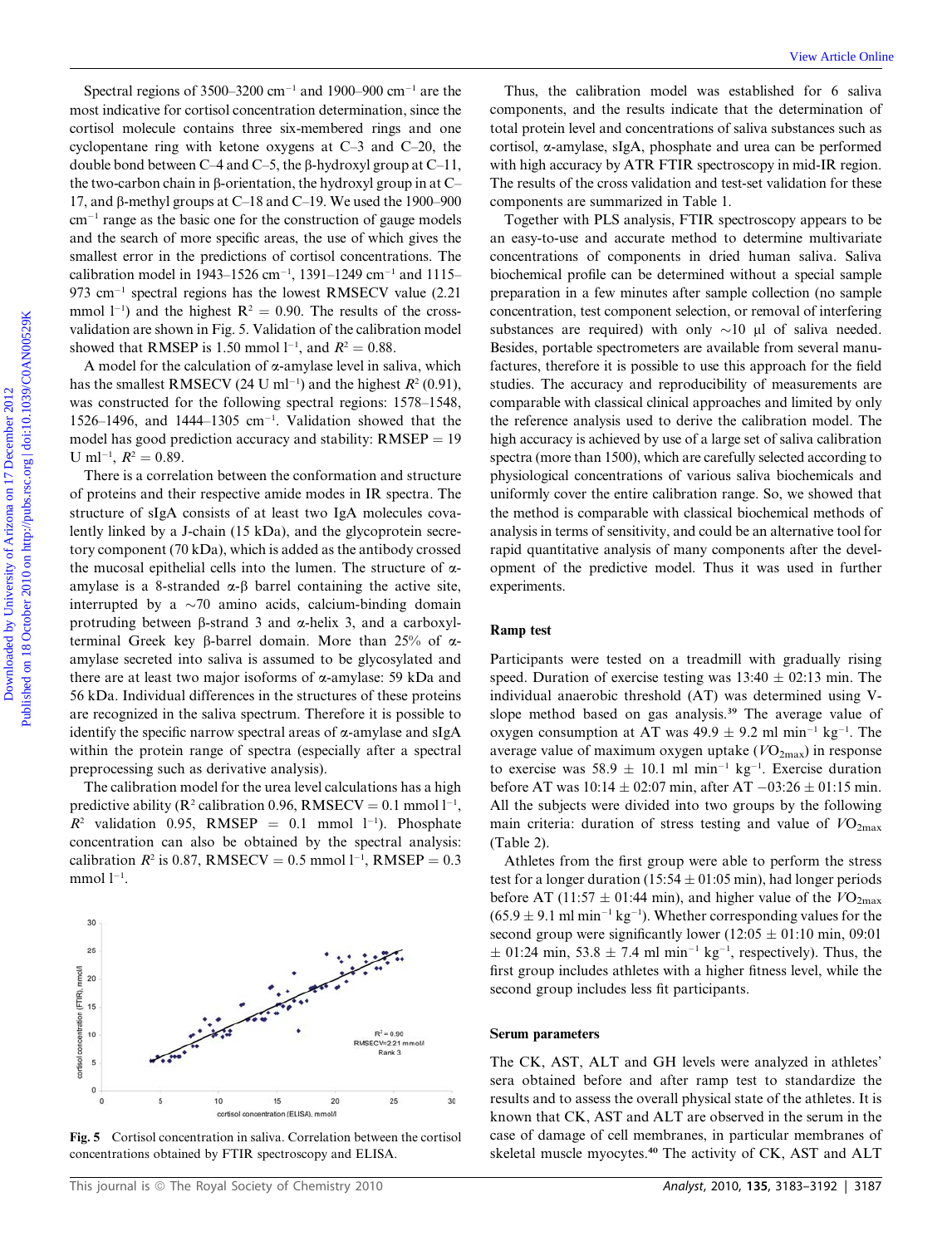Table 1 Determination of saliva biochemical profile by ATR FTIR method

|                                                                                          |                                                                    |                     | Total protein/g $l^{-1}$ sIgA/mg $l^{-1}$ Cortisol/mmol $l^{-1}$ |                                                                                                                                                                                      |             | $\alpha$ -amylase/U ml <sup>-1</sup> Urea/mmol l <sup>-1</sup> Phosphate/mmol l <sup>-1</sup> |  |  |
|------------------------------------------------------------------------------------------|--------------------------------------------------------------------|---------------------|------------------------------------------------------------------|--------------------------------------------------------------------------------------------------------------------------------------------------------------------------------------|-------------|-----------------------------------------------------------------------------------------------|--|--|
| <b>RMSECV</b>                                                                            | 0.02                                                               | 11                  | 2.21                                                             | 24                                                                                                                                                                                   | 0.1         | 0.5                                                                                           |  |  |
| $R^2$ (calibration)                                                                      | 0.94                                                               | 0.86                | 0.90                                                             | 0.91                                                                                                                                                                                 | 0.96        | 0.87                                                                                          |  |  |
| Number of PLS vectors                                                                    | $\overline{2}$                                                     | 4                   | $\mathbf{3}$                                                     | 6                                                                                                                                                                                    | 8           | $\tau$                                                                                        |  |  |
| <b>RMSEP</b>                                                                             | 0.04                                                               | 8                   | 1.50                                                             | 19                                                                                                                                                                                   | 0.1         | 0.3                                                                                           |  |  |
| $R^2$ (validation)                                                                       | 0.81                                                               | 0.83                | 0.88                                                             | 0.89                                                                                                                                                                                 | 0.95        | 0.9                                                                                           |  |  |
| Sample data set range (calibration)                                                      | $0.17 - 2.10$                                                      | $40 - 350$          | 5.42-34.74                                                       | $44 - 830$                                                                                                                                                                           | $2.5 - 9.0$ | $0.9 - 7.9$                                                                                   |  |  |
| Sample data set range (validation)                                                       | $0.30 - 0.96$                                                      | 86-200              | $9.77 - 18.87$                                                   | $43 - 827$                                                                                                                                                                           | $3.8 - 5.6$ | $1.9 - 6.5$                                                                                   |  |  |
| study and after the ramp test <sup>b</sup><br>Parameter                                  | Group 1                                                            | Group 2             |                                                                  | tuations at this time of day. <sup>15,16,27,41</sup><br>The spectra from saliva samples taken before and after the<br>ramp test and after 30 min of recovery, recorded in the mid-IR |             |                                                                                               |  |  |
| Number of athletes                                                                       | 20                                                                 | 28                  |                                                                  |                                                                                                                                                                                      |             | region, are significantly different (Fig. 6). Spectral analysis of                            |  |  |
| Age/years                                                                                | $21.9 \pm 5.1$                                                     | $22.2 \pm 6.6$      |                                                                  |                                                                                                                                                                                      |             | saliva samples shows that short-term high-intensity exercise                                  |  |  |
| Body weight/kg                                                                           | $73.7 \pm 5.1$                                                     | $82.6 \pm 11.6^a$   |                                                                  |                                                                                                                                                                                      |             | (ramp test) leads to changes in the saliva composition. The                                   |  |  |
| Height/cm                                                                                | $179.1 \pm 5.4$                                                    | $183.4 \pm 7.9$     |                                                                  |                                                                                                                                                                                      |             |                                                                                               |  |  |
| $BMI/kg$ m <sup>-2</sup>                                                                 | $23.0 \pm 1.5$                                                     | $24.5 \pm 2.6$      |                                                                  |                                                                                                                                                                                      |             | absorption bands which are specific for the samples containing                                |  |  |
| $VO_{2\text{max}}/\text{ml min}^{-1}$ kg <sup>-1</sup>                                   | $65.9 \pm 9.1$                                                     | $53.8 \pm 7.4^a$    |                                                                  |                                                                                                                                                                                      |             | the protein components with wave numbers 1648 and 1553 $cm^{-1}$                              |  |  |
| Exercise duration/min                                                                    | $15:54 \pm 01:05$                                                  | $12:05 \pm 01:10^a$ |                                                                  |                                                                                                                                                                                      |             | are not only shifted, but also have different peak intensities.                               |  |  |
| Exercise duration after AT/min                                                           | $03:58 \pm 01:16$                                                  | $03:04 \pm 01:06^a$ |                                                                  |                                                                                                                                                                                      |             | Apparently, spectrum "before" and "after" exercise are charac-                                |  |  |
| $a - p$ < 0.05, significantly different from group 1. <sup>b</sup> Values are mean $\pm$ |                                                                    |                     |                                                                  |                                                                                                                                                                                      |             | terized by the increasing ratio between the area of the absorption                            |  |  |
| SD. BMI – body mass index, $VO_{2\text{max}}$ – maximal oxygen uptake, AT –              |                                                                    |                     |                                                                  |                                                                                                                                                                                      |             |                                                                                               |  |  |
| anaerobic threshold.                                                                     |                                                                    |                     |                                                                  |                                                                                                                                                                                      |             | band at $1648$ cm <sup>-1</sup> and the area of the peak at $1553$ cm <sup>-1</sup> .         |  |  |
|                                                                                          |                                                                    |                     |                                                                  |                                                                                                                                                                                      |             | Significant changes in the spectra of saliva are also observed in                             |  |  |
|                                                                                          |                                                                    |                     |                                                                  | the region of 1450–1412 cm <sup>-1</sup> (Fig. 6).                                                                                                                                   |             |                                                                                               |  |  |
|                                                                                          |                                                                    |                     |                                                                  |                                                                                                                                                                                      |             |                                                                                               |  |  |
|                                                                                          | before and after the exercise testing was within the normal range, |                     |                                                                  | The analysis of the first and the second derivatives of saliva<br>spectra discover the characteristic spectral regions, which most                                                   |             |                                                                                               |  |  |
|                                                                                          |                                                                    |                     |                                                                  |                                                                                                                                                                                      |             |                                                                                               |  |  |
|                                                                                          |                                                                    |                     |                                                                  |                                                                                                                                                                                      |             |                                                                                               |  |  |
| indicating that there were no damage of membranes of myocytes                            |                                                                    |                     |                                                                  |                                                                                                                                                                                      |             |                                                                                               |  |  |
| and hepatocytes. The significant increase in the blood GH                                |                                                                    |                     |                                                                  | the ramp test (Table 3).                                                                                                                                                             |             |                                                                                               |  |  |
| concentration after the ramp test indicates that the athletes have                       |                                                                    |                     |                                                                  |                                                                                                                                                                                      |             | clearly reflect the changes in saliva composition occurring during                            |  |  |
|                                                                                          |                                                                    |                     |                                                                  |                                                                                                                                                                                      |             |                                                                                               |  |  |
|                                                                                          |                                                                    |                     | <b>Total protein</b>                                             |                                                                                                                                                                                      |             |                                                                                               |  |  |
| experienced a strong physiological stress. <sup>38</sup><br><b>Salivary parameters</b>   |                                                                    |                     |                                                                  | The total protein level in saliva increased after the ramp test from<br>$0.48 \pm 0.21$ g l <sup>-1</sup> to 1.31 $\pm$ 0.37 g l <sup>-1</sup> for all athletes. After               |             |                                                                                               |  |  |

Table 2 Participants characteristics determined at the beginning of the study and after the ramp test<sup>b</sup>

| Parameter                                                              | Group 1           | Group 2             |
|------------------------------------------------------------------------|-------------------|---------------------|
| Number of athletes                                                     | 20                | 28                  |
| Age/years                                                              | $21.9 \pm 5.1$    | $22.2 \pm 6.6$      |
| Body weight/kg                                                         | $73.7 + 5.1$      | $82.6 + 11.6^a$     |
| Height/cm                                                              | $179.1 \pm 5.4$   | $183.4 + 7.9$       |
| $BMI/kg$ m <sup>-2</sup>                                               | $23.0 + 1.5$      | $24.5 + 2.6$        |
| $V\text{O}_{2\text{max}}/\text{ml}$ min <sup>-1</sup> kg <sup>-1</sup> | $65.9 \pm 9.1$    | $53.8 + 7.4^a$      |
| Exercise duration/min                                                  | $15:54 \pm 01:05$ | $12:05 \pm 01:10^a$ |
| Exercise duration after AT/min                                         | $03:58 + 01:16$   | $03:04 \pm 01:06^a$ |

#### Salivary parameters

The saliva composition depends on the saliva collection method, as well as on the nature and duration of salivation stimulation.1,2,27 To get the correct experimental data, we used a standardized system and method for saliva sample collection. For the same reason, all the tests were performed in the morning, since concentrations of several substances in saliva (such as  $slgA$ ,  $\alpha$ -



Fig. 6 A series of saliva spectra in mid-infrared region 4000–800 cm<sup>-1</sup> before exercise (red line), after exercise (green line) and after the recovery (blue line).

## Total protein

The total protein level in saliva increased after the ramp test from  $0.48 \pm 0.21$  g l<sup>-1</sup> to 1.31  $\pm$  0.37 g l<sup>-1</sup> for all athletes. After recovery for 30 min the total protein content in saliva seems to have a tendency to return to its basal level  $(0.75 \pm 0.28 \text{ g l}^{-1})$ , that agrees with the previously published results.4,13,14,19 Saliva secretion occurs mainly due to the impact of adrenergic mediators to acinar cells of salivary glands. So, a rise in sympathetic activity during a physical activity causes the increase in saliva protein level. In addition, a high protein level after the physical stress may be promoted by the increased  $\beta$ -sympathetic activity in the salivary glands.3,4,14

#### sIgA

SIgA plays an important role in the first line of organism defense against pathogens entered the oral cavity.6,9,12 The basal concentration of sIgA for all athletes was  $214 \pm 93$  mg l<sup>-1</sup> thus being within the normal limits.

We observed no changes in sIgA concentration after ramp test, that is consistent with the results obtained in other types of stress testing.<sup>7</sup> However, it is known that the concentration of sIgA is affected by the rate of saliva secretion, which decreases under the physical activity.<sup>10</sup> In order to accommodate the change in the rate of saliva secretion caused by stress, as well as water evaporation due to breathing,<sup>42</sup> the concentration of sIgA was normalized to the saliva total protein level, similar so that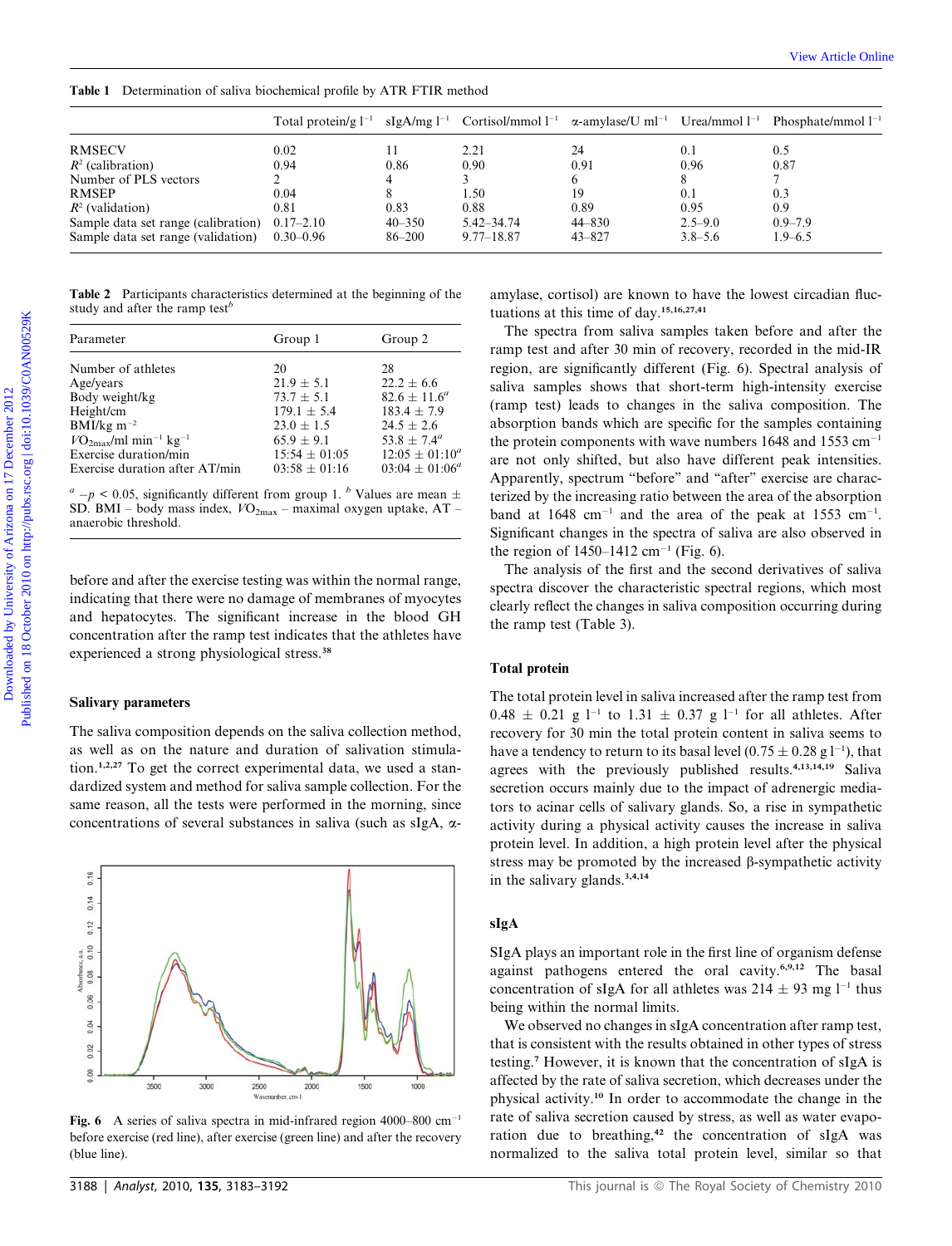

Table 3 Pre-processed FTIR saliva spectra: 1st and 2nd derivatives. Spectral details of the two regions indicate different changes in saliva obtaining before (red line) and after (green line) the physical stress, and after the recovery (blue line)

described in Ref. 11 and 43. Ramp test leads to a significant decrease the sIgA/total protein ratio for all athletes (Fig. 7) that is consistent with the results obtained earlier for other types of stress testing.6,10,13 This biomarker response to the exercise testing, as noted in the literature,<sup>10</sup> does not depend on functional training of the subject. The two groups of sportsmen do not differ by the changes sIgA/protein ratio (Table 4).



Fig. 7 sIgA/protein ratio in two groups of athletes before (PRE) and after (POST) exercise testing, after the rest (REST) (mean  $\pm$  SD,  $* -p$  < 0.05, significantly different from PRE,  $** -p < 0.005$ , significantly different from PRE).

It should be noted that among 48 participants there are athletes (about 20%), in the saliva of which the sIgA/protein ratio at the 30 min of recovery after ramp test was significantly lower than the basal concentration (3.3 times). The rate and the way of sIgA recovery depend on the type and duration of exercise.<sup>9</sup> In our case the ramp test not only caused a decrease of sIgA/protein ratio, but also helped to identify a group of athletes with slow recovery of sIgA to basal level, correlating with increased risk of respiratory diseases.6,12

## **Cortisol**

The exercise test used in this work also had an impact on the level of the other critical saliva biomarker—cortisol. It is known that cortisol in saliva exists in the free form<sup>24</sup> and its concentration does not depend on the saliva secretion rate, $27,28$  so its level correlates with that in serum.22,28 Ramp test leads to a significant increase in saliva cortisol concentration, similarly to that described in<sup>21,23,26,44</sup> for other types of stress testing (Table 4). Physical activity also leads to an increased activity of the PNS and HPA axis, which is responsible for the maintenance of the homeostatic balance in the body.<sup>45</sup> The HPA axis activation leads to an increase in the synthesis cortisol releasing hormone and arginine vasopressin in hypothalamus, which then stimulate the pituitary gland to release adrenocorticotropic hormone (ACTH). ACTH causes the adrenal synthesis of cortisol.<sup>27</sup> As a result of ramp test, the observed cortisol level changes in saliva are different for higher and less fit groups of athletes (Table 4, Fig. 8), while the basal cortisol levels are similar for two groups,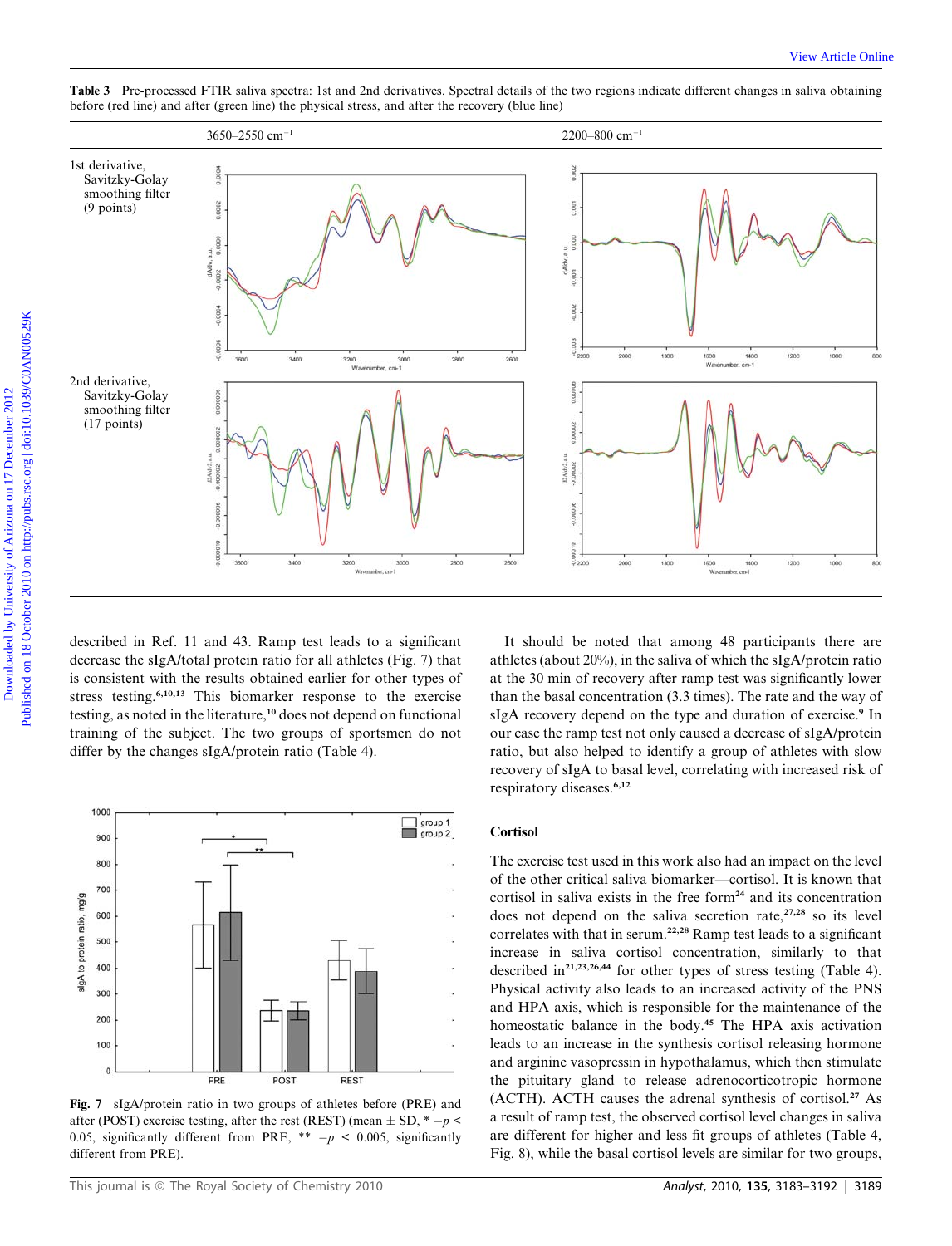| <b>Table 4</b> Concentrations of salivary total protein, sIgA, cortisol, $\alpha$ - |  |  |  |  |
|-------------------------------------------------------------------------------------|--|--|--|--|
| amylase, urea and phosphate, and sIgA/protein ratio $^e$                            |  |  |  |  |

| and its changes may be related to adaptive changes <sup>21,46</sup> and the                                                                                                                                       |
|-------------------------------------------------------------------------------------------------------------------------------------------------------------------------------------------------------------------|
| degree of the athlete's fitness. <sup>21</sup>                                                                                                                                                                    |
|                                                                                                                                                                                                                   |
|                                                                                                                                                                                                                   |
|                                                                                                                                                                                                                   |
|                                                                                                                                                                                                                   |
| The basal activity of $\alpha$ -amylase of 111 $\pm$ 26 U ml <sup>-1</sup> lies within the                                                                                                                        |
| physiological norm. Ramp test causes an increase in $\alpha$ -amylase                                                                                                                                             |
|                                                                                                                                                                                                                   |
| activity (Table 4), which is consistent with the data described in                                                                                                                                                |
| the literature <sup>14,16-18,20</sup> obtained during the influence of other types                                                                                                                                |
| of physical activity. The change in $\alpha$ -amylase activity does not                                                                                                                                           |
| depend on the saliva secretion rate <sup>15</sup> and may characterize the                                                                                                                                        |
|                                                                                                                                                                                                                   |
| SNS-status of the athletes at stress. <sup>15,16,18,21,24</sup>                                                                                                                                                   |
| It should be noted that the dynamics of $\alpha$ -amylase activity for                                                                                                                                            |
| two groups of athletes are different (Table 4). In the group of                                                                                                                                                   |
| more enduring athletes the basal level and changes in $\alpha$ -amylase                                                                                                                                           |
|                                                                                                                                                                                                                   |
| activity during physical exertion is high that indicates a greater                                                                                                                                                |
| activation of SNS. It should be emphasized that in the literature                                                                                                                                                 |
| is little information about the specificity of $\alpha$ -amylase activity                                                                                                                                         |
| change in response to physical stress and recent studies are aimed                                                                                                                                                |
| the identification of individual differences in $\alpha$ -amylase activity                                                                                                                                        |
|                                                                                                                                                                                                                   |
| response to stressful conditions related to health status and                                                                                                                                                     |
| behavior. <sup>45</sup> The nature of $\alpha$ -amylase activity changes is con-                                                                                                                                  |
| cerned with the individual properties of the human organism,                                                                                                                                                      |
| age, gender, and functional status. <sup>16,17,20</sup> The ramp test identified                                                                                                                                  |
| the different individual $\alpha$ -amylase response for two groups of                                                                                                                                             |
| sportsmen, that is consistent with the data obtained in, <sup>20</sup> where<br>the response of $\alpha$ -amylase was monitored in the mode of<br>We have found also a significant change of urea level in saliva |

 $a^a - p < 0.05$ , significantly different from basal level  $b - p < 0.005$ , significantly different from group 1.  $a^d - p < 0.005$ , significantly different from group 1.  $e$  Values are mean  $\pm$  SD.

and varies from 12.7 to 19.1 mmol  $1^{-1}$ . After the ramp test the saliva cortisol level in the group of more enduring athletes is significantly higher than that for the less fit athletes (Fig. 8). After



Fig. 8 Cortisol levels in two groups of athletes before (PRE) and after (POST) exercise testing, after the rest (REST) (mean  $\pm$  SD,  $* -p < 0.05$ , significantly different from basal level,  $** -p < 0.005$ , significantly different from basal level,  $^# -p < 0.05$ , significantly different from group 1,  $\mu$  –  $p$  < 0.005, significantly different from group 1).

#### a-amylase

We have found also a significant change of urea level in saliva after the ramp test. The phosphate concentration in saliva immediately after the exercise increased insignificantly or did not change whereas after 30 min of recovery its level exceeded the basal concentration with a high degree of reliability (Table 4).

The composition of saliva and its secretion rate are governed by several transmitters and biological messengers in the secretory cells of salivary glands.<sup>19</sup> The change of saliva biochemical profile (protein, electrolyte, hormonal composition) in response to short-term high-intensity exercise, which causes the changes of concentrations of saliva total protein, urea, cortisol, a-amylase, and sIgA/protein ratio, can result from a complex and integrated interaction between different control systems.

#### **Correlations**

In recent years there are an increased number of studies on the relationships between the dynamics of change in cortisol,  $\alpha$ amylase and sIgA levels in saliva under different stress conditions.47–53 Most of these studies are devoted to the effect of only psychological stressors.16,47,48 The integrated analysis of three biomarkers of major regulatory system in the athletes' saliva in short-term high-intensity exercise was performed for the first time.

Both increased or decreased levels of  $\alpha$ -amylase, as well as a significant increase of enzyme activity after exposure to stressful conditions may be associated with health problems, including increased risk of respiratory diseases, fatigue and an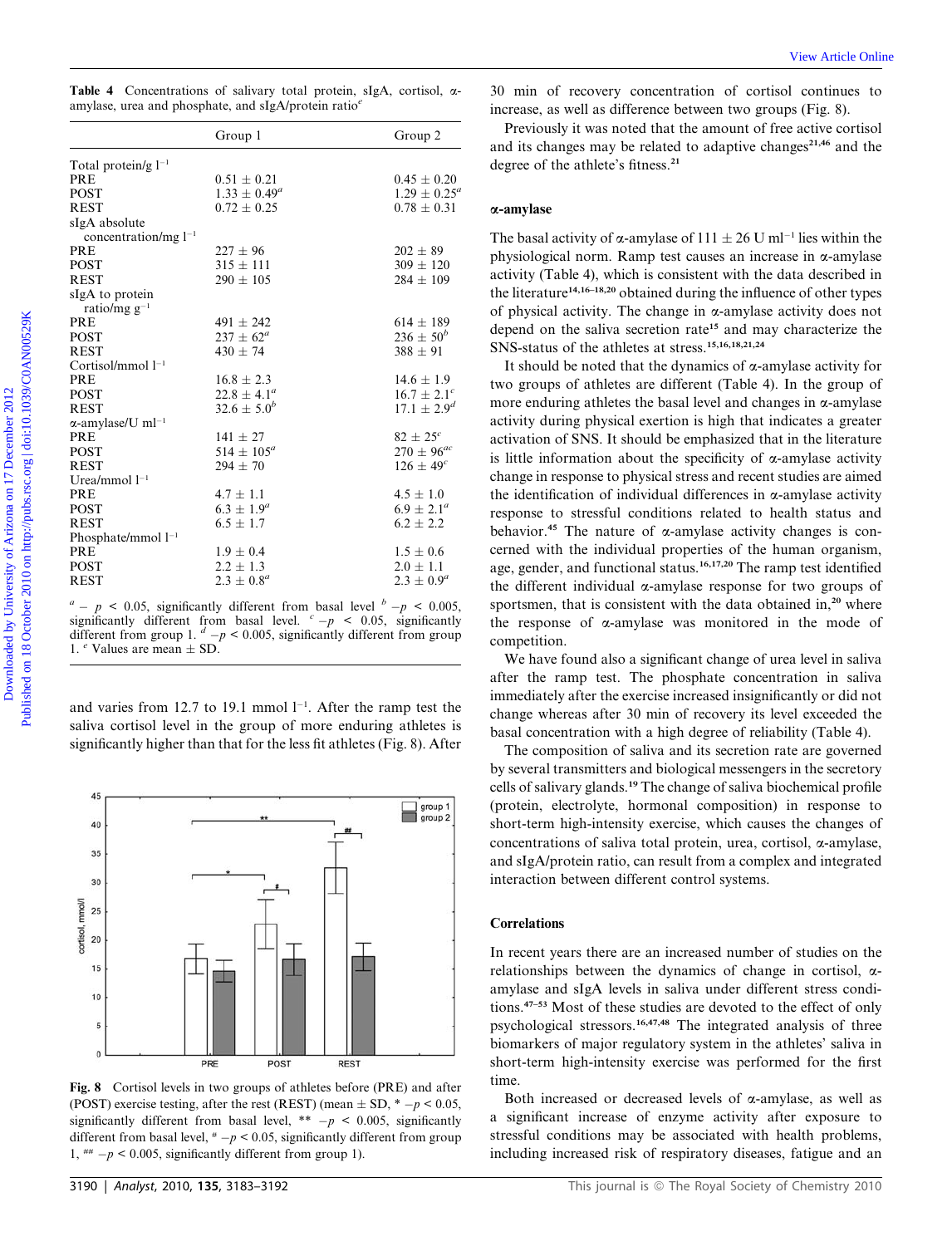increase in incidence,<sup>48</sup> and the activity of  $\alpha$ -amylase is related to the concentration of sIgA in saliva. On the other hand, the ANS has an impact on immune functions, including SNS, the activation of which leads to a rise of the immune cell count (B cells, natural killer cells) and their activity.49,50 Short-term stress of high intensity (ramp test) leads to significant changes in the concentrations of a-amylase and sIgA, however, we found no correlation between the concentrations of  $\alpha$ -amylase and sIgA in saliva before and after stress.

Also, physiological stress leads to increased activity of the HPA axis, resulting in increased levels of glucocorticoids, which can inhibit the function of lymphocytes, macrophages and monocytes.<sup>51</sup> Glucocorticoids can affect the production of cytokines and expression of their receptors; in addition, cytokines such as IL-1, IL-6 are potential activators of HPA axis.<sup>52</sup> The immune response and, especially, the changes in the concentration of sIgA in saliva during physical exertion are influenced by neuronal and endocrine systems,<sup>53</sup> while increasing levels of glucocorticoids are necessary but not sufficient to suppress the immune response to physiological stressors. Ramp test leads to a significant decrease of the sIgA level, while the variation is not correlated with variations of free cortisol in saliva. The observed effect is consistent with the data obtained for other types of stress testing.7,8

HPA axis and SNS are physiologically linked,<sup>16,45</sup> basal level and nature of response of  $\alpha$ -amylase in saliva may relate<sup>16,20,47,48</sup> or do not relate<sup>16,18,48</sup> to the nature of cortisol response to stress.

Here the relationship between levels of cortisol and  $\alpha$ -amylase during physical ramp test was identified. Correlation coefficients between basal levels of cortisol and  $\alpha$ -amylase in the group of the less trained athletes, as well as the correlations coefficients between basal activity of  $\alpha$ -amylase and the concentration of cortisol after the stress are high ( $r = 0.90$  and  $r = 0.92$ , respectively,  $p < 0.05$ ) (Table 5).

The nature of co-ordinated action of SNS and PNS is the matter of discussions,<sup>47,48</sup> so the relationship between changes in a-amylase activity and cortisol concentration in saliva is of considerable interest.16,39,47,48

Type of changes in  $\alpha$ -amylase and cortisol levels caused by ramp test differs. Both saliva analyte levels increased after exposure to stress, however,  $\alpha$ -amylase reaches the peak of activity and recovery to the baseline faster than cortisol. Kinetic differences may be explained by the fact that  $\alpha$ -amylase activity is

**Table 5** Correlation coefficients between cortisol and  $\alpha$ -amylase levels in saliva for two groups of athletes before (PRE) and after (POST) exercise, after the recovery (REST)

|                                          | Group 1    |                                                                                                                            |             | Group 2           |             |             |  |
|------------------------------------------|------------|----------------------------------------------------------------------------------------------------------------------------|-------------|-------------------|-------------|-------------|--|
|                                          | <b>PRE</b> | $\alpha$ -amylase $\alpha$ -amylase $\alpha$ -amylase $\alpha$ -amylase $\alpha$ -amylase $\alpha$ -amylase<br><b>POST</b> | <b>REST</b> | PRE               | <b>POST</b> | <b>REST</b> |  |
| $\text{cortisol}$ 0.30<br><b>PRE</b>     |            | 0.34                                                                                                                       | 0.29        | $0.90^a$          | $0.69^a$    | 0.60        |  |
| cortisol 0.07<br><b>POST</b>             |            | $-0.09$                                                                                                                    | $-0.25$     | 0.92 <sup>a</sup> | $0.75^a$    | $0.66^a$    |  |
| $\text{cortisol}$ $-0.08$<br><b>REST</b> |            | $-0.01$                                                                                                                    | $-0.08$     | $-0.83^{\circ}$   | $-0.78^{a}$ | $-0.56$     |  |
| $a - p < 0.05$ .                         |            |                                                                                                                            |             |                   |             |             |  |

controlled by SNS, which responds quicker to the stress than PNS which controls the cortisol level. Moreover, the differences in the ways of  $\alpha$ -amylase and cortisol appearance in saliva play an important role; a-amylase is released from the salivary glands directly into the oral cavity,<sup>48</sup> whereas cortisol level in serum continue to increase even 10–15 min after the end of the stress stimulation, and only then its level started to increases in the saliva. In addition,  $\alpha$ -amylase is a more sensitive biomarker to stress and its activity increases in response to stress more often than the concentration of cortisol.<sup>20,47</sup>

It could be noted, that differences in synthesis, kinetic profile and sensitivity to physical stress, the correlation between salivary cortisol level and a-amylase activity after stress and after recovery in the group of less-trained athletes may be explained by the concerted action of PNS and SNS.

## **Conclusions**

Here, we presented a new, rational and convenient approach to saliva biochemical profile analysis using ATR FTIR spectroscopy. This mid-infrared FTIR spectroscopy-based method opens a new level of non-invasive out of the laboratory diagnostics. The method makes it possible to determine the concentrations of the most important saliva substances without special sample preparation and reagents, from the minima sample volume and (almost) immediately after the sample collection. Saliva total protein, cortisol, a-amylase, sIgA, urea and phosphate concentration changes allow us to characterize the organism state regardless to age, physical fitness and stress level. The patterns of cortisol, a-amylase and secretory immunoglobulin A level changes during short-term high-intensity exercises could be used for the real-time checking of response to stress. This will be the next step in the understanding of the regulatory systems working and adaptive reorganization. Download insidence,<sup>48</sup> and the activity of Aranylac is related to convention the controlled by NSS shine and the controlled by Controlled by Controlled by Controlled by Controlled by Controlled by Controlled by Controlle

## Acknowledgements

We warmly thank all the athletes for their patience and participation in this study. We also acknowledge Akimov E.B. for help with exercise testing; Maltseva D.V., Sakharov D.A. for time and commitment given to this study, and Davydov I.I. for taking part in data analysis. The financial support from the Federal Ministry of Education and Research, Germany (project DLR number RUS 08/A13) and the Federal target Program ''Investigation and Development in Priority Fields of Scientific and Technological Complex Development of Russia in 2007–2012'' (Government contract No. 02.522.11.2015) is gratefully acknowledged.

#### References

- 1 S. P. Humphrey and R. T. Williamson, J. Prosthet. Dent., 2001, 85, 162–169.
- 2 L. H. Schneyer, J. A. Young and C. A. Schneyer, Physiol. Rev., 1972, 52, 720–777.
- 3 N. Emmelin, J. Dent. Res., 1987, 66, 509–517.
- 4 J. L. Chicharro, A. Lucia, M. Perez, A. F. Vaquero and R. Urena, Sports Med., 1998, 26, 17-27.
- 5 C. F. Streckfus and L. R. Bigler, Oral Dis., 2002, 8, 69–76.
- 6 M. Gleeson, W. A. McDonald, D. B. Pyne, R. L. Clancy, A. W. Cripps, J. L. Francis and P. A. Fricker, Int. J. Sports Med., 2000, 21, 302–307.
- 7 G. D. Tharp, Eur. J. Appl. Physiol., 1991, 63, 312–314.